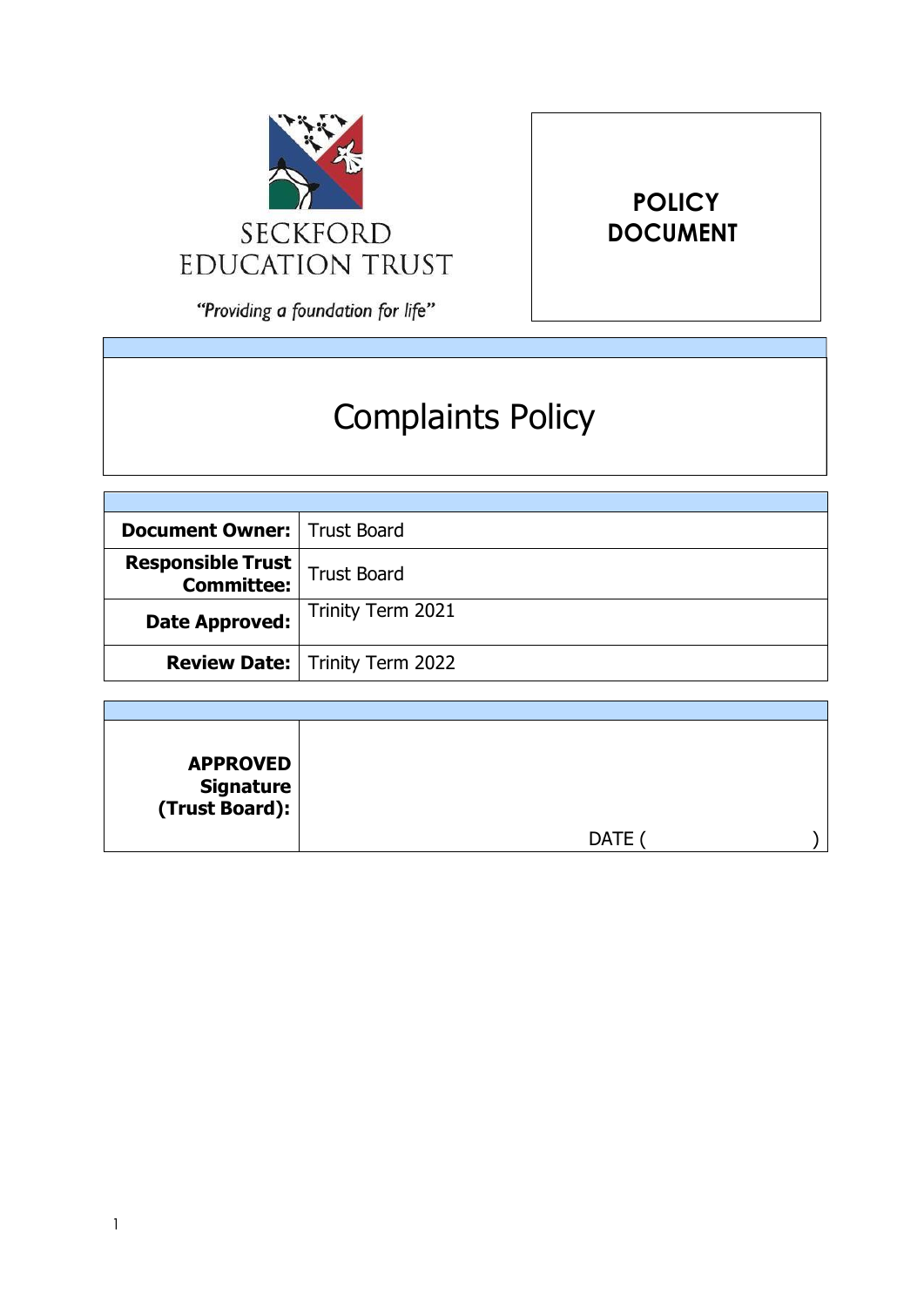## 1. Other relevant policies and documents

- Admissions Policy (SET Beccles School)
- Admissions Policy (SET Ixworth School)
- Admissions Policy (SET Saxmundham School)
- Admissions Policy (SET Causton Junior School)
- Admissions Policy (SET Maidstone Infants School)
- Complaints Procedure
- Safeguarding Policy
- Whistleblowing Policy
- https:/[/www.gov.uk/government/publications/setting-up-an-academies-complaints](http://www.gov.uk/government/publications/setting-up-an-academies-complaints-)procedure/putting-in-place-a-complaints-procedure

### 2. Explanation of terms used in the policy

'LAB' means Local Advisory Body;

'School days' excludes weekends, school holidays and bank holidays;

'Parent' means parent, carer or anyone with legal responsibility for a child;

'Trust' means Seckford Education Trust

## 3. Purpose of the policy

This document outlines the policy for handling complaints. This policy covers the Trust and all its Schools and as such there is no need for each School to have its own policy.

The detailed procedures to be followed are set out in the separate Complaints Procedure document.

## 4. Policy statement

The Seckford Education Trust endeavours to provide the best possible education for all its students in an open and transparent environment. We welcome any feedback that we receive from parents, pupils and third parties, and we accept that not all of this will be positive. Where concerns are raised the Trust intends for these to be dealt with:

- Fairly
- Openly
- Promptly
- Without prejudice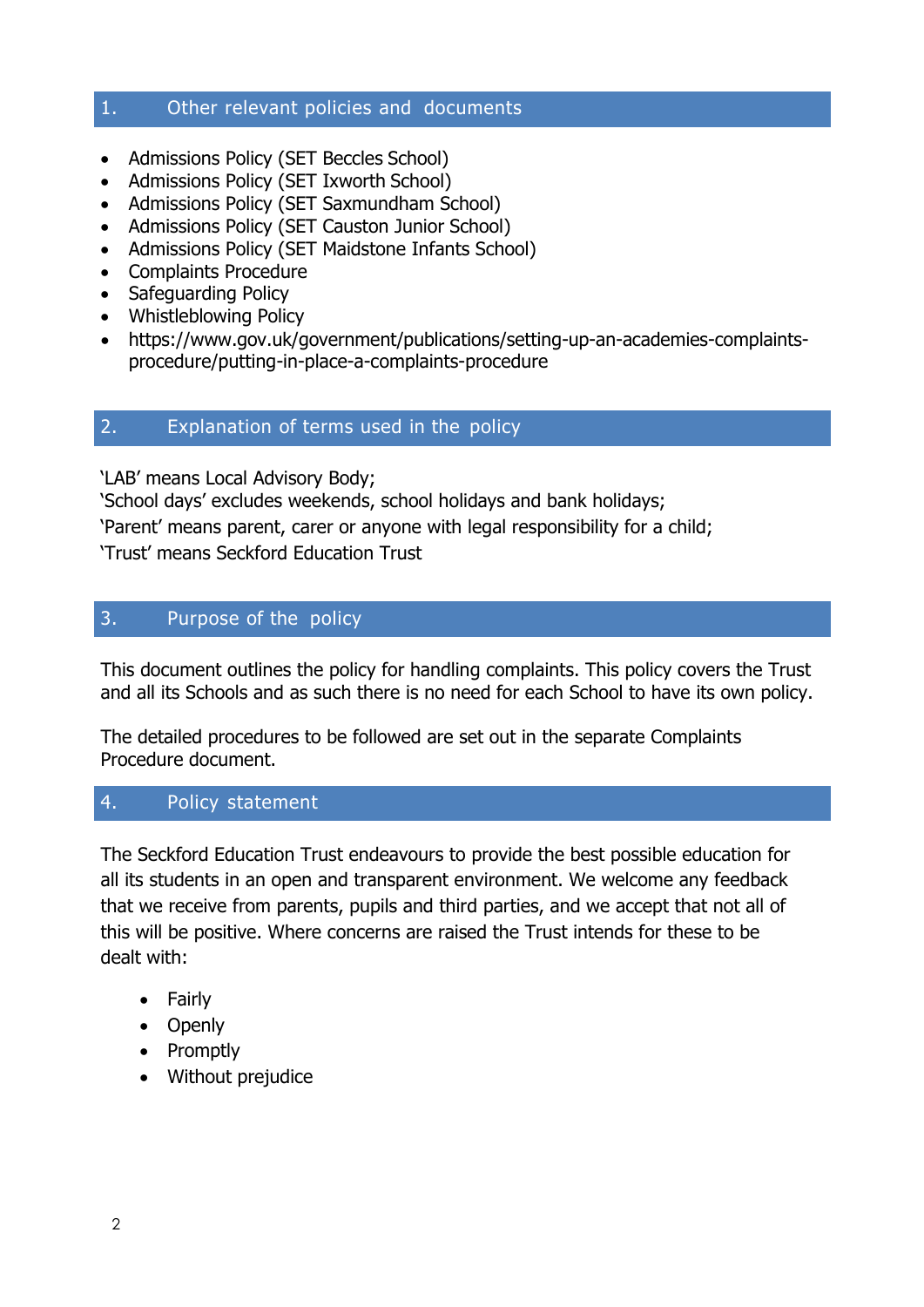In order to do so, the Trustees of the Seckford Education Trust have approved the following policy and separate procedure which explains what you should do if you wish to make a complaint about one of the Schools in the Trust, or the Trust itself.

# 5. Scope

5.1 This Complaints Policy is based on the principle that concerns expressed by a pupil, parent or any other individual or organisation should be resolved as quickly as possible, without the need to escalate to the formal stages of the procedure. However, where resolution has not been achieved and the person raising the concern is dissatisfied and wishes to take the matter further, the formal procedure for dealing with complaints will be followed.

5.2 All staff will be made aware of this Complaints Policy and are expected to review this policy and procedures regularly in order that they are familiar with the process of dealing with complaints and can be of assistance when an issue is brought to their attention.

5.4 Complaints that fall outside of this procedure are listed at Appendix A.

5.5 This Complaints Policy is intended to be compliant with Schedule 1, Part 7 of the Education (Independent School Standards) Regulations 2014 ('the Regulations''). In the event of any variance between this Complaints Policy and the Regulations, the Regulations will apply.

# 6. Policy

6.1 Concerns or complaints should be raised within three months of the incident or event to which the complaint relates (or, where the complaint relates to a series of incidents or events, within three months of the latest incident or event). We will consider complaints made outside of this time frame if exceptional circumstances apply; however we reserve the right to refuse to investigate the concern or complaint if it appears reasonable and fair to do so, having regard to the circumstances surrounding the complaint.

6.2 There are four stages to our complaints procedure. The aim is to try to deal with the complaint to the satisfaction of the Complainant, at the earliest possible stage.

- Stage 1 Informal investigation of a concern by the Tutor or Class teacher
- Stage  $2$  Formal complaint investigated by a relevant staff member (i.e. the line manager of the Tutor or Class teacher) or a member of the Senior Leadership Team
- Stage 3 Formal complaint investigated by the Head of School or Chief Executive Officer of the Seckford Foundation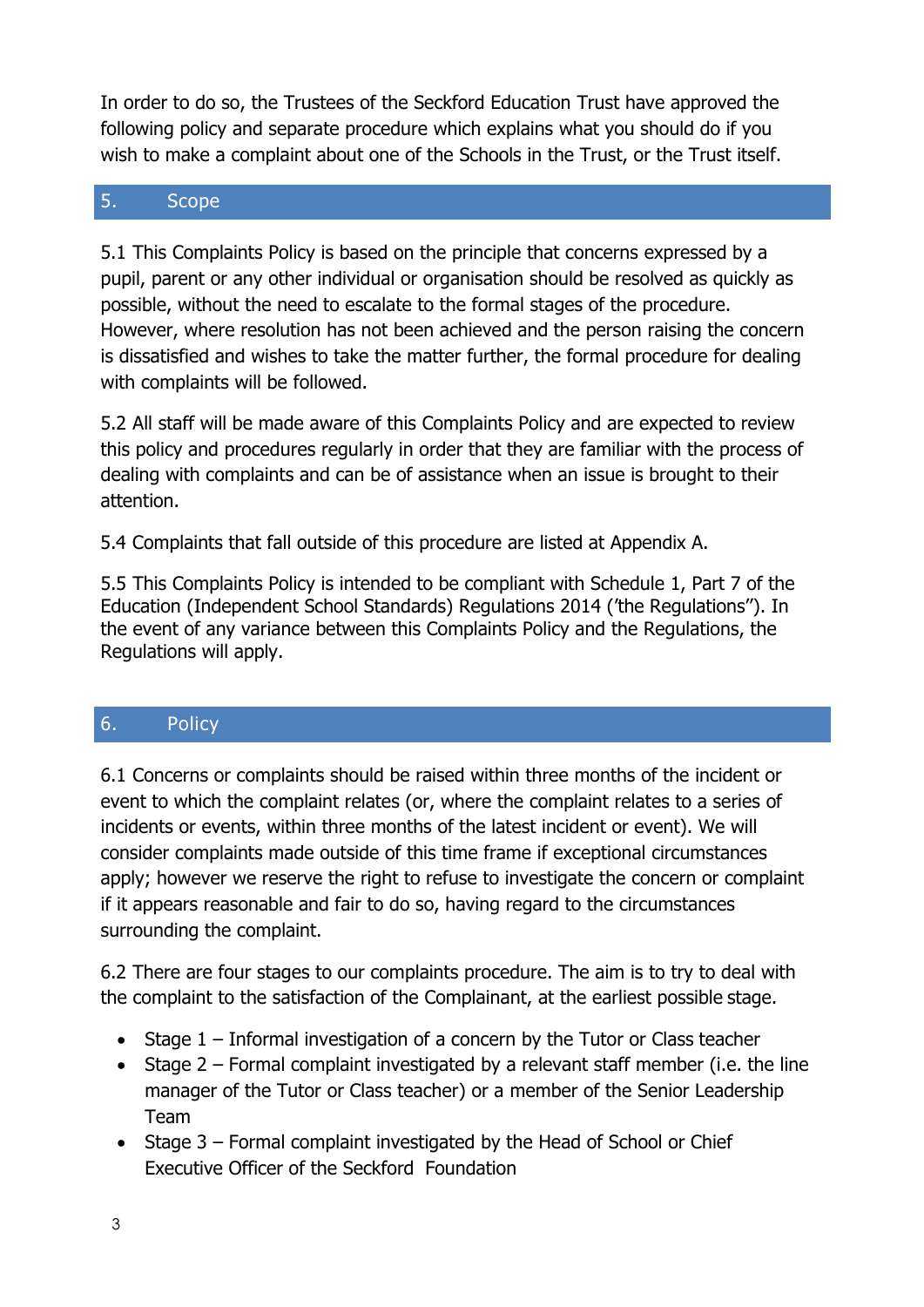$\bullet$  Stage 4 – Complaint heard by the Complaints Appeal Panel

6.3 Only if the complaint cannot be resolved at the informal stage would it be escalated to the formal stages. Only if the complaint cannot be subsequently resolved at the formal stages would it be escalated to the Complaints Appeal Panel.

6.4 Concerns or complaints regarding the Head of School or the Trust as a whole should be referred direct to the Chief Executive Officer's Personal Assistant at Seckford Education Trust, Walsham Road, Ixworth, Bury St Edmunds IP31 2HS who will arrange for the stages above to be considered by an appropriate person.

6.5 Complaints that are in the public interest and relate to suspected malpractice may be appropriate to raise under the Trust's Whistleblowing Policy.

# **Principles of Investigating a Concern or Complaint**

6.6 The principles that will form the basis for all investigations of concerns and complaints will be that the person investigating the complaint:

- Has read the Complaints Policy and Procedure to familiarise him/herself with the procedure.
- Is aware of the time limits that apply to the relevant stages and ensures that he or she complies with them.
- Establishes the nature of the complaint and what issues remain unresolved.
- Establishes what the Complainant says has happened, who has been involved, and what the Complainant feels would put things right.
- If necessary, interviews those involved in the matter, for example the Complainant, pupils and members of staff, including those complained about.
- Allows pupils and those complained about to be accompanied during interviews, if they wish.
- Keeps a written record of the interview, and asks the interviewee to sign and date it.
- Establishes relevant facts, on balance of probabilities, based on evidence not speculation, and keeps a written record of these.
- Provides an effective response to the complaint, addressing all issues raised (including, where relevant, complaints about the way in which the complaint has been dealt with in the earlier stages).
- Ensures that the response to the complaint includes the appropriate redress, where necessary.
- Reports the complaint and the outcome of the complaint to the Senior Leadership Team so that services can be improved.
- Deals with investigation in an impartial, objective, fair and timely manner, keeping in mind the privacy of the parties involved.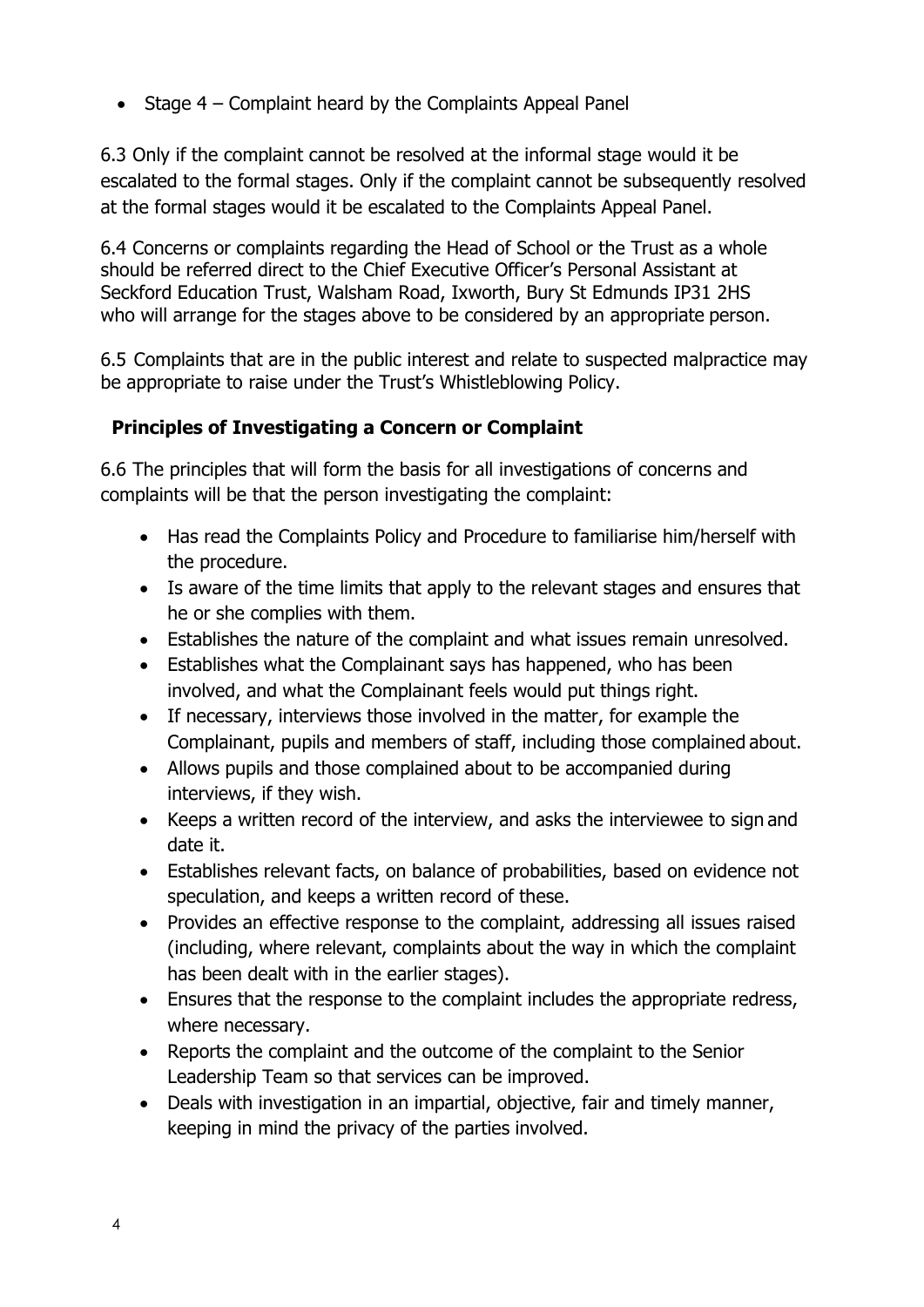# **Principles of Resolving a Concern or Complaint**

6.7 It is in everyone's interest that concerns and complaints are resolved at the earliest possible stage. At each stage of the complaints procedure, the person investigating will facilitate either a 'phone call or a meeting with the Complainant in order to understand fully the complaint and the outcome the Complainant is seeking.

6.8 At each stage of the complaints procedure, the person investigating will consider how the complaint may be resolved. It may be appropriate in order to bring the complaint to a resolution for the investigator to offer:

- An explanation
- An apology
- An admission that the situation could have been handled differently or better
- Reassurance that steps have been taken to prevent a recurrence of events which led to the complaint
- Reassurance that the School will undertake a review of its policies and procedures in light of the complaint
- None of the above will constitute an admission of negligence or an acceptance of liability on behalf of the School.

# **Principles of Notifying the Outcome of a Concern or Complaint**

6.9 At all stages of a complaint, and once all of the facts have been established, the person investigating will write to the Complainant setting out all of the issues in dispute, the results of the investigation, the decision made, the reasons for the decision, and details of any action to be taken to resolve matters or prevent a reoccurrence. Alternatively, the person investigating may wish to meet with the Complainant to discuss the outcome of the investigation, the decision made, the reasons for the decision and any action to be taken directly, in which case a full written record will be made of the meeting, which the Complainant will be asked to sign and date.

6.10 The outcome of all concerns and complaints, whether dealt with formally or informally, will be recorded. Examples of outcomes include:

- There was insufficient evidence to reach a conclusion, so the complaint cannot be upheld.
- The evidence did not substantiate the concern, so the complaint cannot be upheld.
- The complaint was substantiated in part or full. A brief description should be given of the remedial action being taken by the School as a consequence of the complaint. Details of the investigation or any disciplinary sanctions to be taken against a member of staff cannot be disclosed.
- The matter has been fully investigated and, as a consequence, further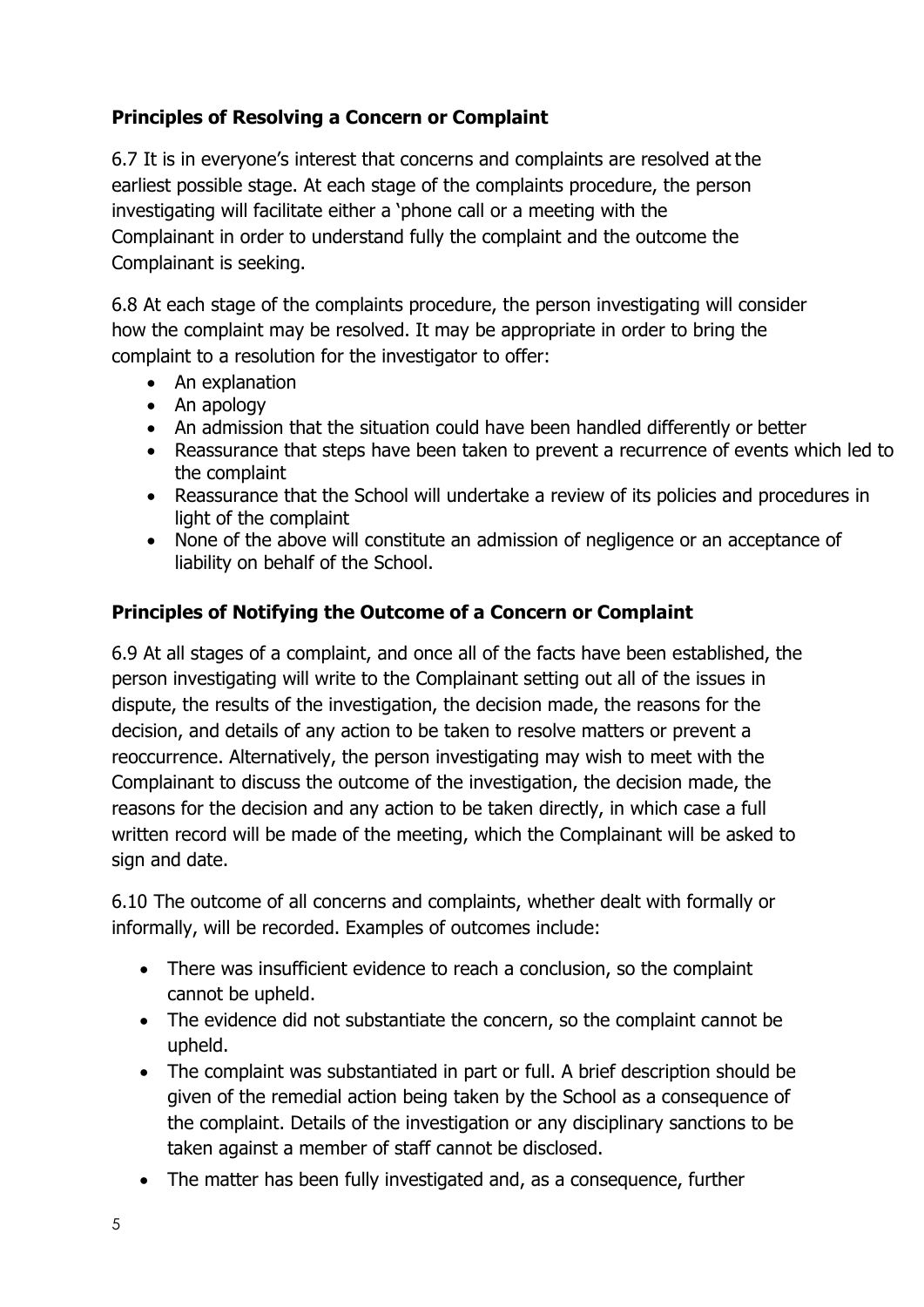confidential procedures are being pursued. Strictly confidential procedures such as staff disciplinary investigations and sanctions must not be referred to.

# **Recording Complaints and use of personal data**

6.11 We process data in accordance with our Privacy Notice [\(https://www.seckfordeducation.org.uk/wp-content/uploads/2018/04/Privacy-Notice](https://www.seckfordeducation.org.uk/wp-content/uploads/2018/04/Privacy-Notice-for-parents-SFFST.pdf)[for-parents-SFFST.pdf\)](https://www.seckfordeducation.org.uk/wp-content/uploads/2018/04/Privacy-Notice-for-parents-SFFST.pdf). When dealing with complaints we (including any panel member appointed under the Stage 4 process) may process a range of information, which is likely to include the following:

- Date when the issue was raised
- Name of parent
- Name of pupil
- Description of the issue
- Records of all the investigations (if appropriate)
- Witness statements (if appropriate)
- Name of member(s) of staff handling the issue at each stage
- Copies of all correspondence on the issue (including emails and records of phone conversations)
- Notes of the hearing
- The Panel's written decision

6.12 This may include 'special category personal data' (as further detailed in our Privacy Notice, but potentially including sensitive data such as information relating to physical or mental health) where this is necessary owing to the nature of the complaint. Correspondence, statements and records relating to individual complaints will be kept confidential except where the Secretary of State or a body conducting an inspection requests access to them.

6.13 We will keep records of formal complaints and Complaints Panel hearings, as required by regulation and in accordance with our Privacy Notice.

## **Time limits**

6.14 This Complaints Policy sets out the time limits for each stage of the complaints procedure. Those dealing with complaints will endeavour to keep to these time limits. However, where a complaint is of a particularly complex nature, or further investigations are required to ascertain the facts, new time limits can be set. The Complainant will, within the time limit specified in this Complaints Policy, be sent details on any changes to the time limits with an explanation for the delay and confirmation of the revised date.

6.15 We will consider complaints made outside of term time to have been received on the first school day after the holiday period.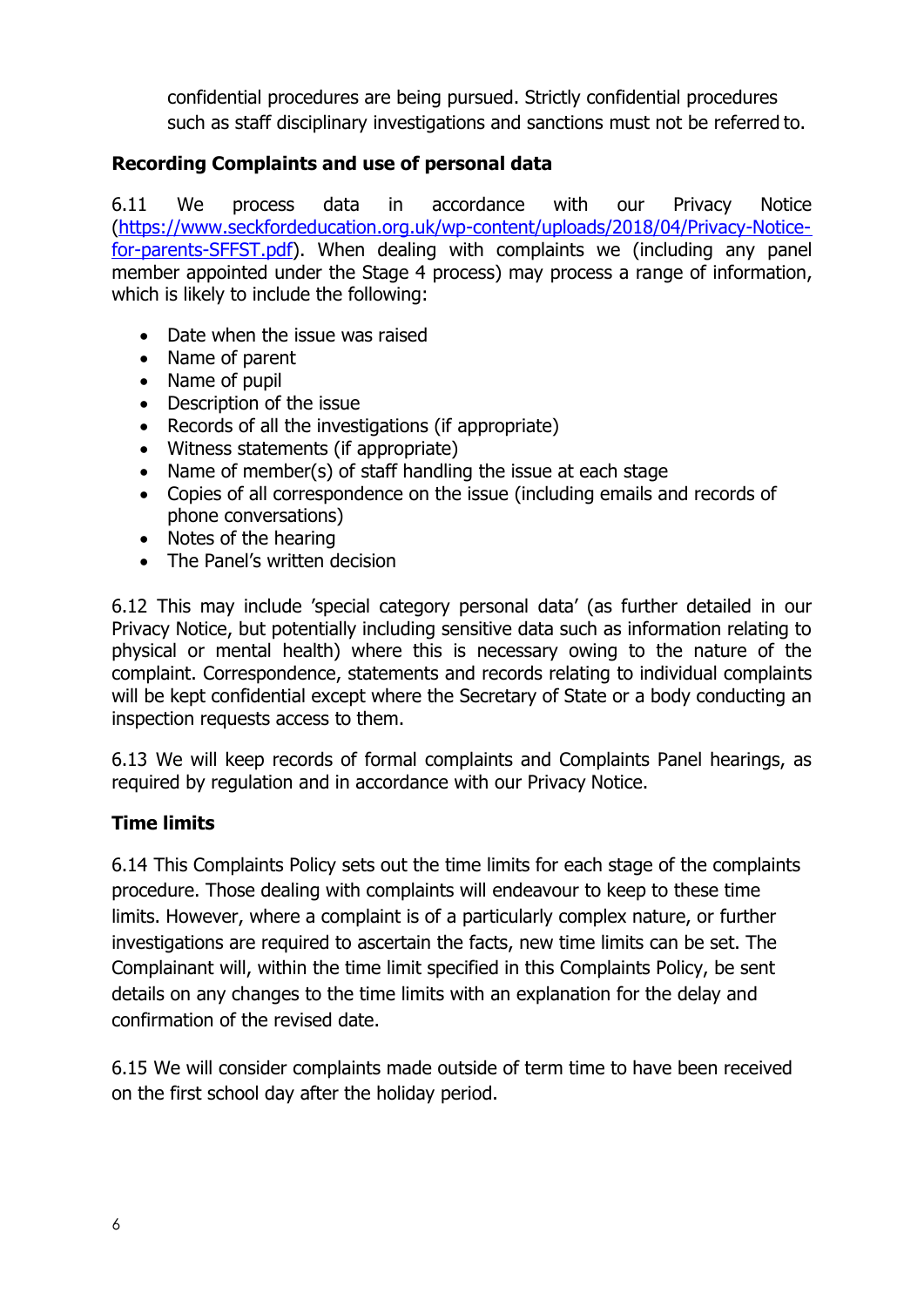# **Unreasonably persistent Complainants / unreasonable Complainant behaviour; Repeated or Vexatious Complaints**

6.16 There are rare circumstances where we will deviate from the Complaints Procedure. These include, but are not necessarily limited to:

- where the Complainant's behaviour or language towards staff, members of the LAB or Trustees is abusive, offensive, discriminatory or threatening;
- where the Complaint's behaviour is hindering our consideration of complaints and/or the proper running of the School/Trust because of the frequency or nature of the Complainant's contact;
- the Complainant refuses to articulate their complaint or specify the grounds of a complaint or the outcomes sought by raising the complaint, despite offers of assistance;
- the Complainant refuses to co-operate with the complaints investigation process or refuses to accept that certain issues are not within the scope of the complaints procedure;
- the Complainant insists on the complaint being dealt with in ways which are incompatible with the complaints procedure or with good practice;
- the Complainant introduces trivial or irrelevant information which they expect to be taken into account and commented on;
- the Complainant raises large numbers of detailed but unimportant questions, and insists they are fully answered, often immediately and to their own timescales;
- the Complainant makes unjustified complaints about staff who are trying to deal with the issues, and seeks to have them replaced;
- the Complainant changes the basis of the complaint as the investigation proceeds - seeks an unrealistic outcome, such as the inappropriate dismissal of staff;
- the Complainant makes excessive demands on school time by frequent, lengthy and complicated contact with staff regarding the complaint in person, in writing, by email and by telephone while the complaint is being dealt with;
- the Complainant knowingly provides falsified information and/or publishes unacceptable information on social media or other public forums;
- where the Complainant's complaint is clearly frivolous, vexatious and/or has patently insufficient grounds;

The Office of the Independent Adjudicator defines the characteristics of a 'frivolous' or 'vexatious' complaint as: -

> $\circ$  complaints which are obsessive, persistent, harassing, prolific, repetitious;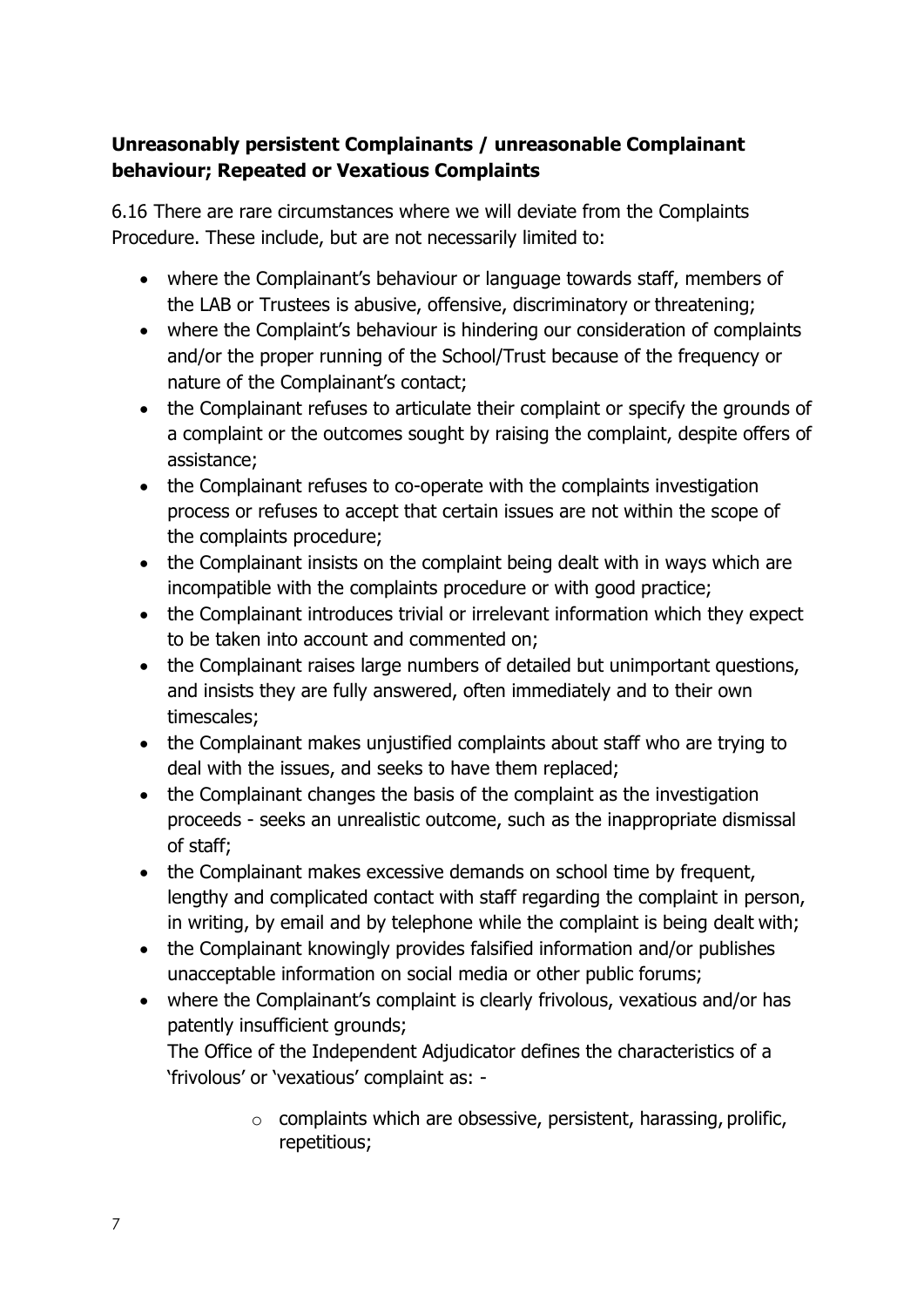- o insistence upon pursuing unmeritorious complaints and/or unrealistic outcomes beyond all reason;
- o insistence upon pursuing meritorious complaints in an unreasonable manner;
- $\circ$  complaints which are designed to cause disruption or annoyance - demands for redress that lack any serious purpose or value.
- where the complainant's complaint is the same, similar to or based on the same facts of a complaint which has already been considered in full. In these circumstances, we may:
	- $\circ$  inform the complainant that their behaviour is unacceptable or unreasonably persistent and ask them to change it;
	- o restrict the complainant's access to the academy e.g. requesting contact in a particular form (for example, letters only), requiring contact to take place with a named person only, restricting telephone calls to specified days and times or banning the complainant from the academy's premises. This will be reviewed after six months;
	- o conduct any Complaints Panel on the papers only i.e. not hold a hearing;
	- o refuse to consider the complaint and refer the Complainant directly to Stage 4.

In all cases we will write to tell the complainant why we believe his or her behaviour is unacceptable or unreasonably persistent, what action we are taking and the duration of that action. Model letters at Appendix B refer.

We may take the decision not to respond to any further correspondence where:

- we have taken every reasonable step to address the complainant's concerns;
- the complainant has been given a clear statement of our position and their options; and
- the complainant contacts us repeatedly, making substantially the same points each time.

The case for ceasing further correspondence is stronger where:

- letters, emails, or telephone calls are often or always abusive or aggressive or make insulting personal comments about or threats towards staff;
- we have reason to believe the complainant is contacting us with the intention of causing disruption or inconvenience;
- Where the behaviour is so extreme that it threatens the immediate safety and welfare of staff, members of the LAB or Trustees.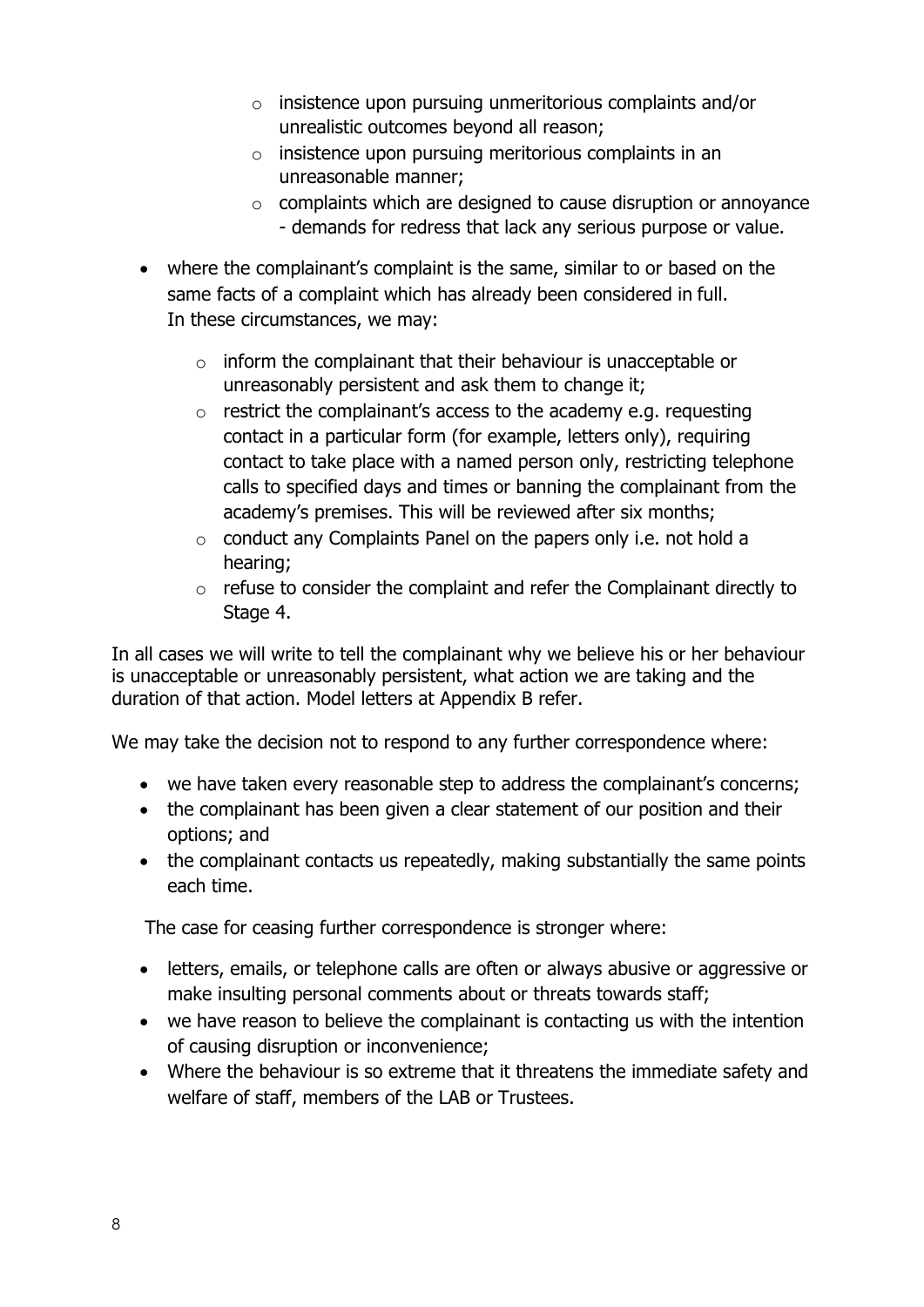In the above circumstances, we will consider other options. For example reporting the matter to the police or taking legal action. In such cases, we may not give the complainant prior warning of that action.

6.17 Where the School decides that a complaint is vexatious and/or repeated and will not be investigated, the School will write to the Complainant within 7 days of the complaint being raised to notify them of the decision.

# **Anonymous Complaints**

2.18 We will not normally investigate anonymous complaints under the procedure in this Complaints Policy. Anonymous complaints will be referred to the Head of School if the complaint concerns a School, or the Chief Executive Officer of the Seckford Foundation if the complaint concerns the Trust, who will decide what, if any, action should be taken.

# **Complaint Campaigns**

2.19 For the purposes of this policy, a complaint campaign is defined as a complaint from three or more separate individuals (whether or not connected with a School or the Trust) which are all based on the same subject. Depending on the subject in question, we may deviate from the procedure and this policy, and instead:

- send a template response to all complainants and/or
- publish a single response on the School / Trust's website (as applicable).

## 7. Next Steps

7.1 If the Complainant believes the School / Trust did not handle their complaint in accordance with the published complaints policy and procedure, or they acted unlawfully or unreasonably in the exercise of their duties under education law, they can contact the Department for Education after they have completed Stage 4 of this process.

7.2 The Department for Education will not normally reinvestigate the substance of complaints or overturn any decision made by the School /Trust. They will consider whether the School / Trust has adhered to education legislation and any statutory policies connected with the complaint.

7.3 The Complainant can refer their complaint to the Department for Education online at : [www.education.gov.uk/contact,](http://www.education.gov.uk/contact) by telephone on: 0370 002288 or by writing to: Department for Education Piccadilly Gate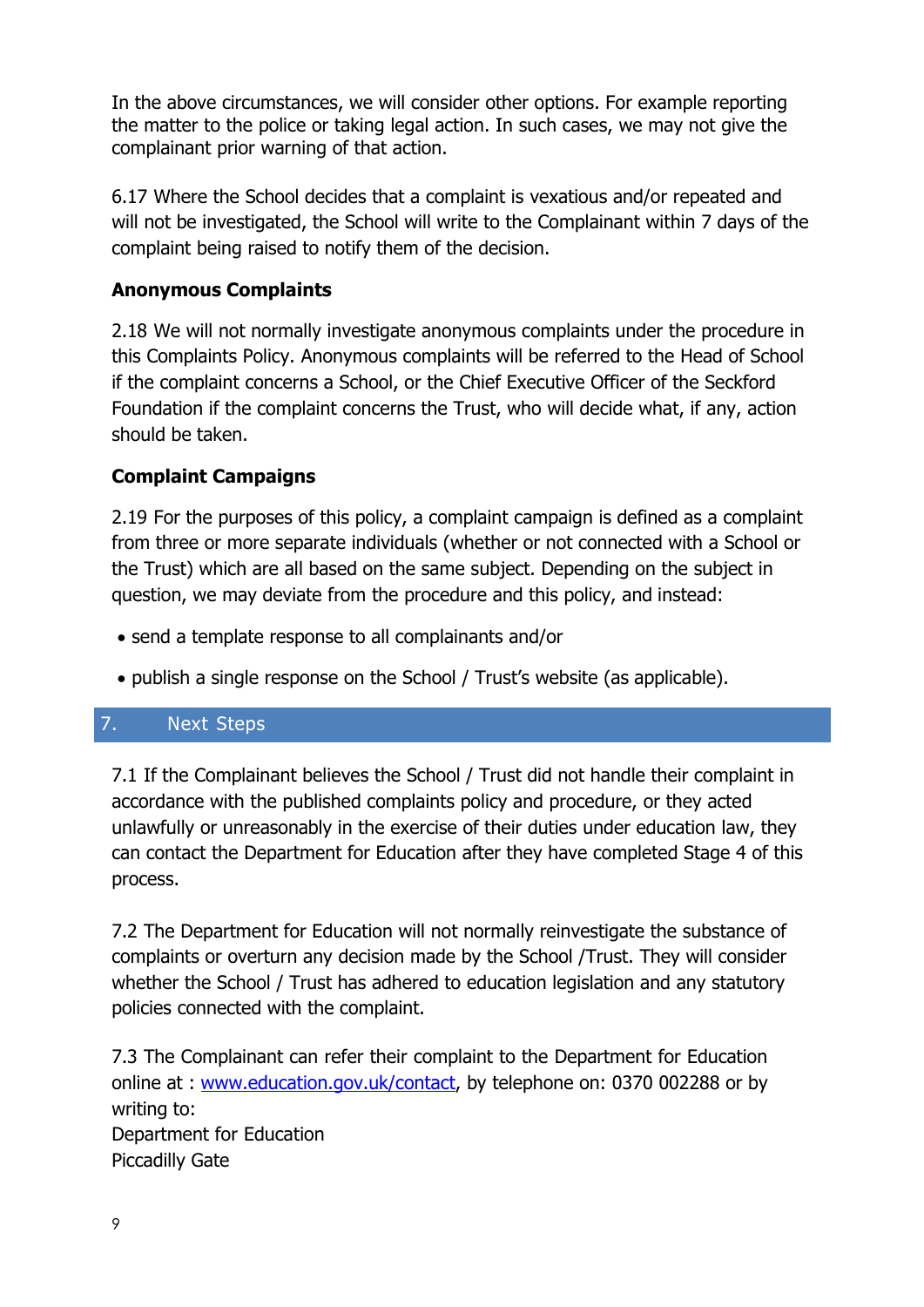Store Street Manchester M1 2WD

## 8. Compliance and performance monitoring

The Trust Board will review this policy on a two yearly basis and ensure that practice across all schools is in line with this policy, the Complaints Procedures and with current legislation. It will be published on the School's website as well as being made available to pupils, parents and other individuals or organisation on request.

The Trust has identified a range of Assurance Methodologies as tools by which compliance with polices can be tested. Those most relevant to this policy include:

- External Audit
- Internal Audit
- Trustee visit/report
- Random testing by line managers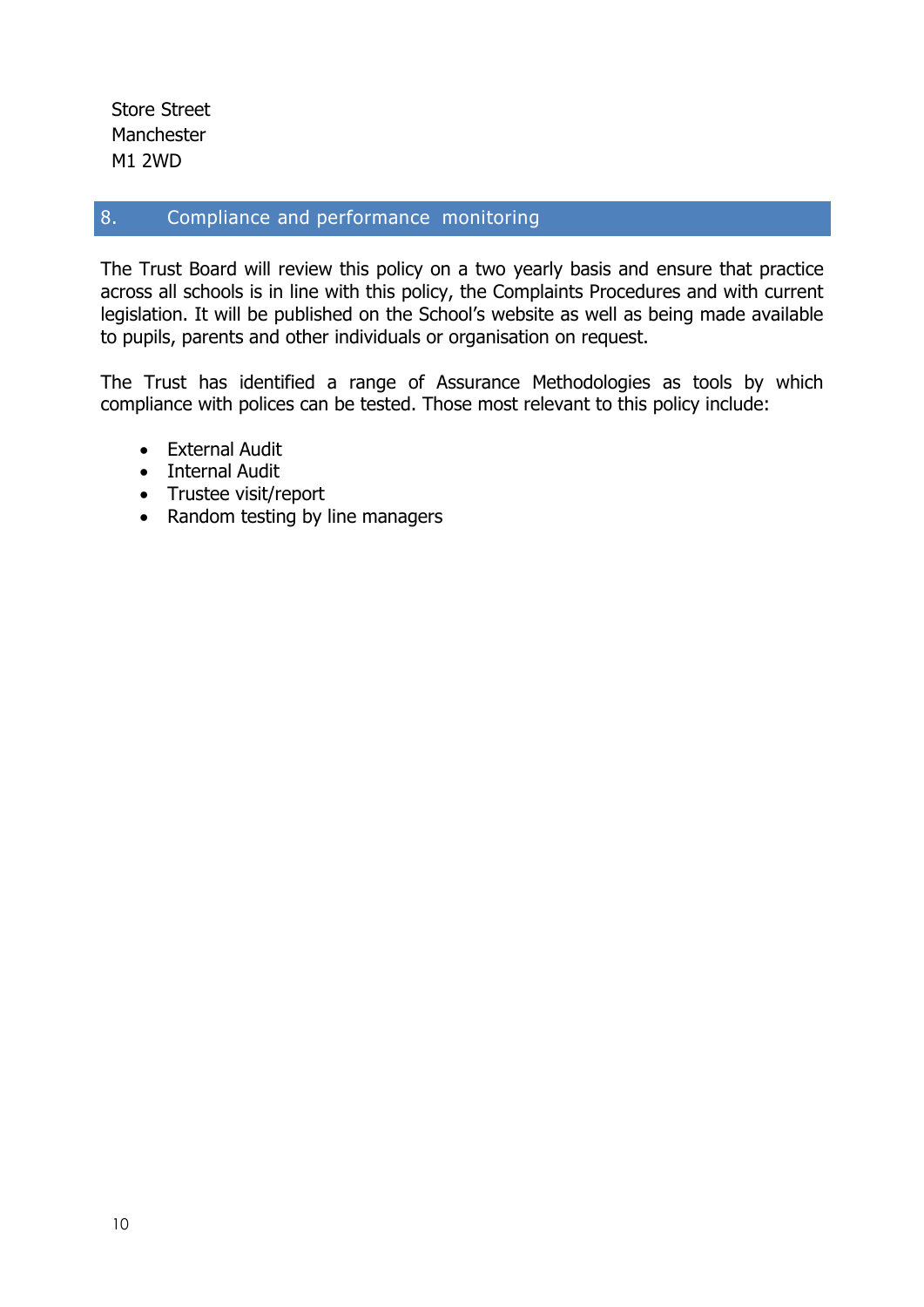# 9. Appendix A – Complaints that fall outside the Complaints Policy

- **Pupil admissions; please see the School's Admissions Policy or contact the** Admissions Team at Suffolk County Council, Endeavour House, 8 Russell Road, Ipswich, IP1 2BX; Tel: 0345 600 0981; [www.suffolk.gov.uk/admissions](http://www.suffolk.gov.uk/admissions) or through the Local Authority brochure "Admissions to Schools in Suffolk" for the relevant academic year.
- Child protection matters; please see the child protection and safeguarding policy and relevant statutory guidance. If you have serious concerns you may wish to contact the Local Authority Designated Officer (LADO) who has responsibility for safeguarding or the Multi-Agency Safeguarding Hub (MASH).
- **Pupil exclusions; please see the Behaviour Policy.**
- Children who do not attend the school, unless there are extenuating circumstances, e.g. safeguarding.
- Staff grievance, capability or disciplinary; these are covered by the School's Grievance, Capability and Disciplinary Policies.
- Staff conduct; these are covered by the School's disciplinary/capability procedure. Complainants will not be informed of any disciplinary action taken against a staff member as a result of a complaint. However, the complainant will be notified that the matter is being addressed.
- Statutory assessments of Special Educational Needs (SEN); concerns about statutory assessments of special educational needs should be raised direct with the local authority.
- National Curriculum content; please contact the Department for Education at [www.education.gov.uk/contactus](http://www.education.gov.uk/contactus)
- Complaints about services provided by other providers who may use School premises or facilities; Providers should have their own complaints procedure – please contact them direct.
- Subject Access Requests and Freedom of Information Requests please see the Trust's Data Protection and Freedom of Information policies.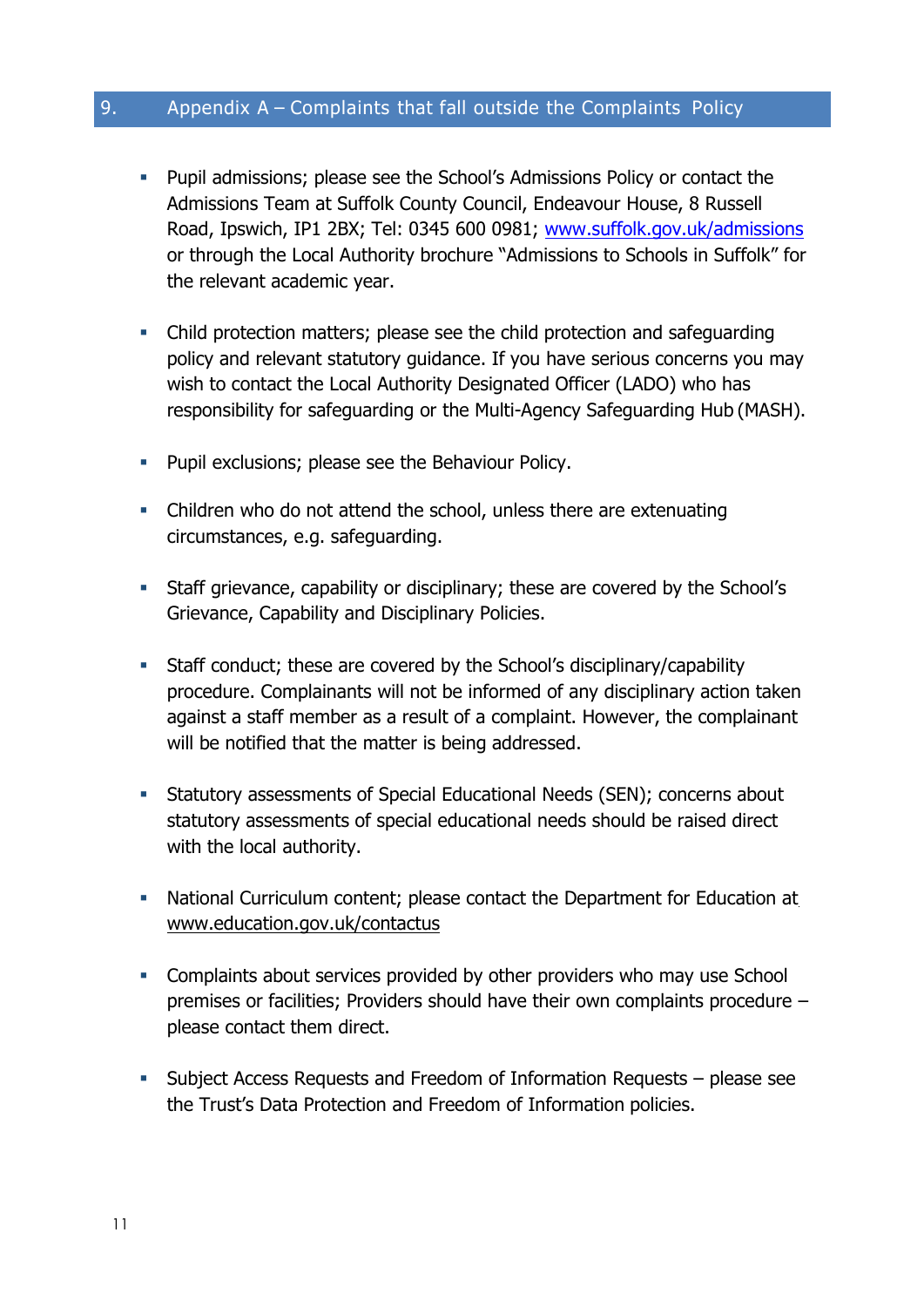#### **INITIAL LETTER INFORMING A COMPLAINANT THAT HIS/HER BEHAVIOUR IS CONSIDERED TO FALL BELOW A REASONABLE/ ACCEPTABLE STANDARD**

#### **RECORDED DELIVERY**

Dear

This letter is to inform you that the Trust / School considers your actions in  $[describe]$ actions, dates, behaviour] on...... when you... to be unreasonable/unacceptable.

We would ask you to bear in mind the fact that such behaviour on a school site can be disruptive and distressing to students, staff and parents/carers [delete if behaviour complained of did not occur on School site e.g. persistent use of e-mail, verbally abusive telephone calls].

We are aware that you have raised some concerns, and would advise you that these are usually dealt with most effectively through the Trust's Complaints Policy and Procedure. At the moment we are dealing with these issues by [*describe actions being* taken to resolve concern].

Please note that the Trust Policy Procedure for Dealing with unreasonably persistent Complainants / unreasonable Complainant behavior; Repeated or Vexatious complaints sets out standards of behaviour expected of all people in their dealings with the Trust and its Schools. These include:

- behaving reasonably
- treating others with courtesy and respect
- resolving complaints using the Trust's Complaints Policy
- avoiding physical and verbal aggression at all times

The policy also indicates the steps that we may take if these standards are breached. These include:

- making special arrangements for meetings and communication with the Trust / **School**
- Ceasing further correspondence relating to the complaint
- considering a ban from Trust / School premises
- considering legal action.

I would ask that you allow the Trust / School time to resolve the issues according to the correct procedures, and would assure you that we shall take every possible step to move this process forward as quickly as possible.

Yours sincerely Head of School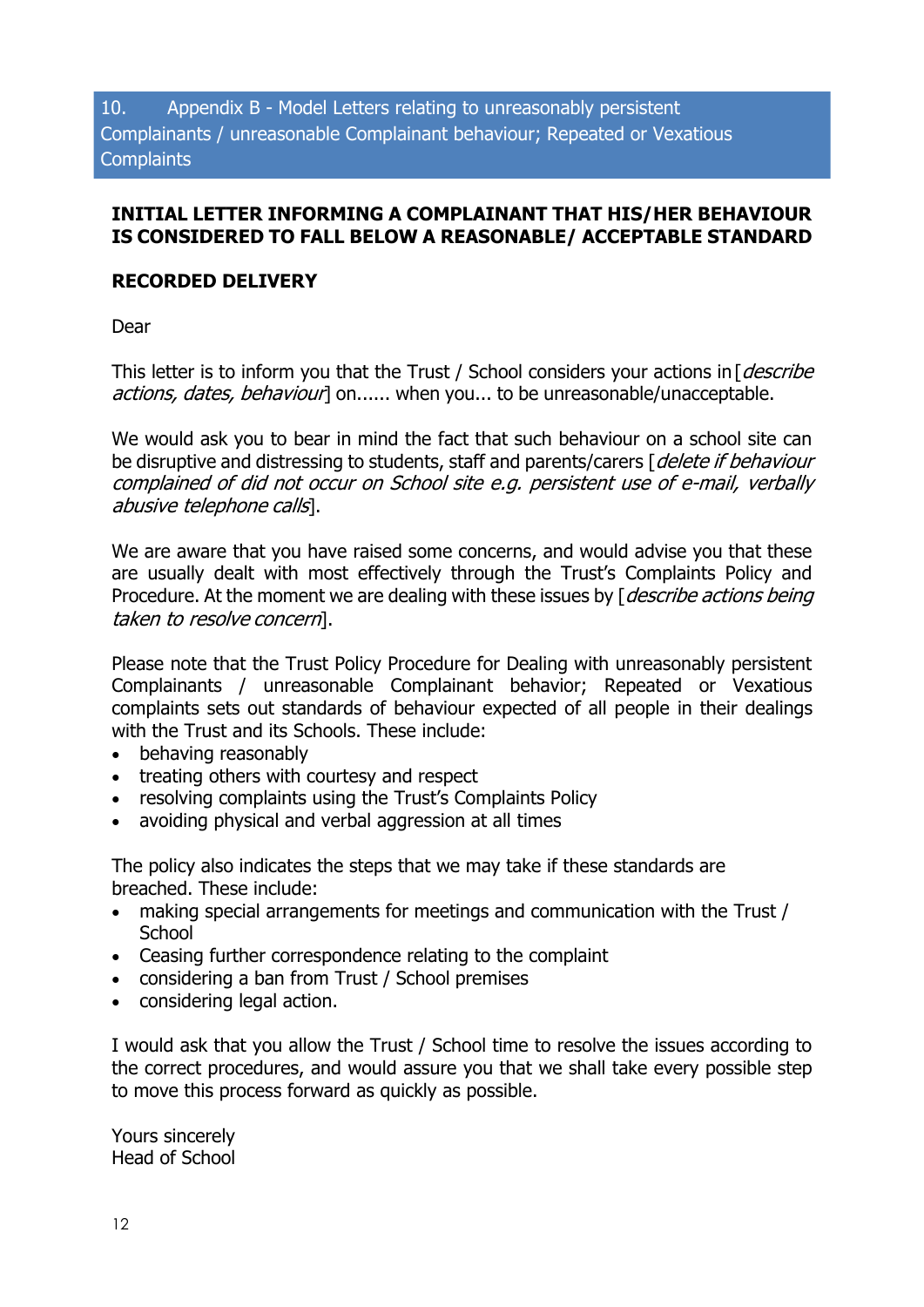#### **INFORMING A COMPLAINANT THAT HIS / HER BEHAVIOUR IS NOW CONSIDERED TO FALL UNDER THE TERMS OF THE POLICY FOR DEALING WITH UNREASONABLY PERSISTENT COMPLAINANTS / UNREASONABLE COMPLAINANT BEHAVIOUR; REPEATED OR VEXATIOUS COMPLAINTS**

#### **RECORDED DELIVERY**

Dear

You will recall that I wrote to you on [*insert date*] telling you that I felt your behaviour was unreasonable. I am now writing to inform you that in view of your behaviour on [date], when you *[describe actions/behaviour*] it has been decided that the Trust's Policy and Procedure for Dealing with unreasonably persistent Complainants / unreasonable Complainant behavior; Repeated or Vexatious Complaints t ants Persistent or Vexatious Complaints / Harassment Policy will apply.

In the circumstances I have made the following arrangements for your future contact with the Trust / School:

\* For the foreseeable future, ceasing further correspondence relating to the complaint.

\*For the foreseeable future, should you wish to meet with a member of staff, I would ask you to note:

- a. an appointment will be arranged and confirmed in writing as soon as possible;
- b. a third party from the Trust / School will be present;
- c. in the interests of all parties, formal notes of this meeting may be made.

\* For the foreseeable future, all routine communication with the Trust / School should be by letter only. Please address letters to .................. at the Trust / School. We shall respond as quickly as possible. E-mail correspondence will not be responded to.

#### [\*Delete as applicable]

Exceptionally, these arrangements do not apply to any emergency involving  $\int$  insert name of student  $-$  in which case you should contact the Trust / School in the usual way – or to parents' evenings, which will continue as in the past, but with a third party from the Trust / School present.

These arrangements take effect straightaway. If you wish to make a representation about the contents of this letter, which may include any expressions of regret on your part and any assurances you are prepared to give about your future good conduct, you can do so by writing to me at the Trust / School by [state ten days from the date of the letter]. If on receipt of your comments I consider that the arrangements outlined above should continue, you will be supplied with details of how to review a circumstance of your case.

I do hope that the difficulties we are currently experiencing can soon be resolved.

Yours sincerely Head of School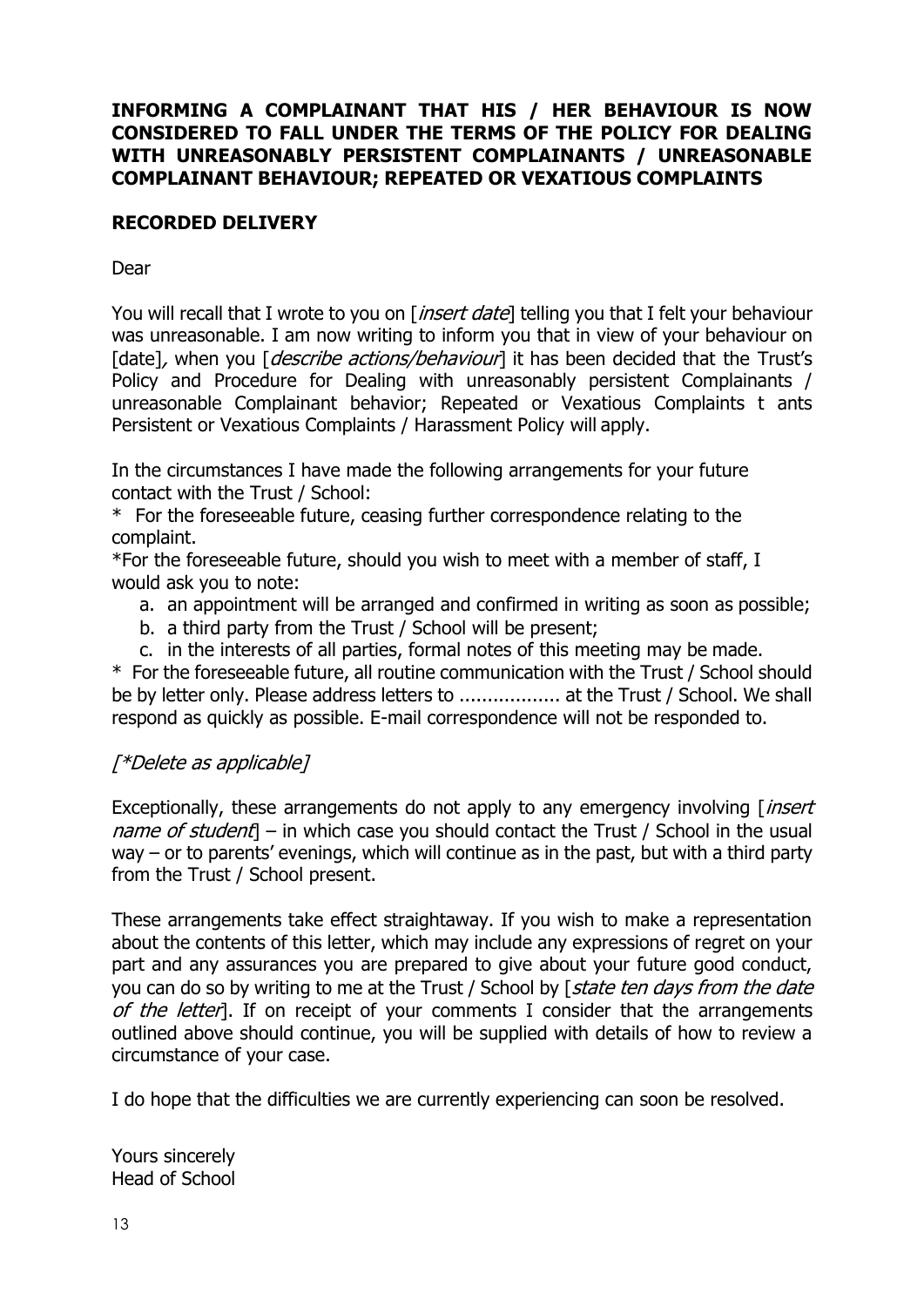#### 11. Appendix C – Summary of Complaints Procedure

Please see the Complaints Procedures Manual for the detailed procedure to follow.

#### **STAGE 1**

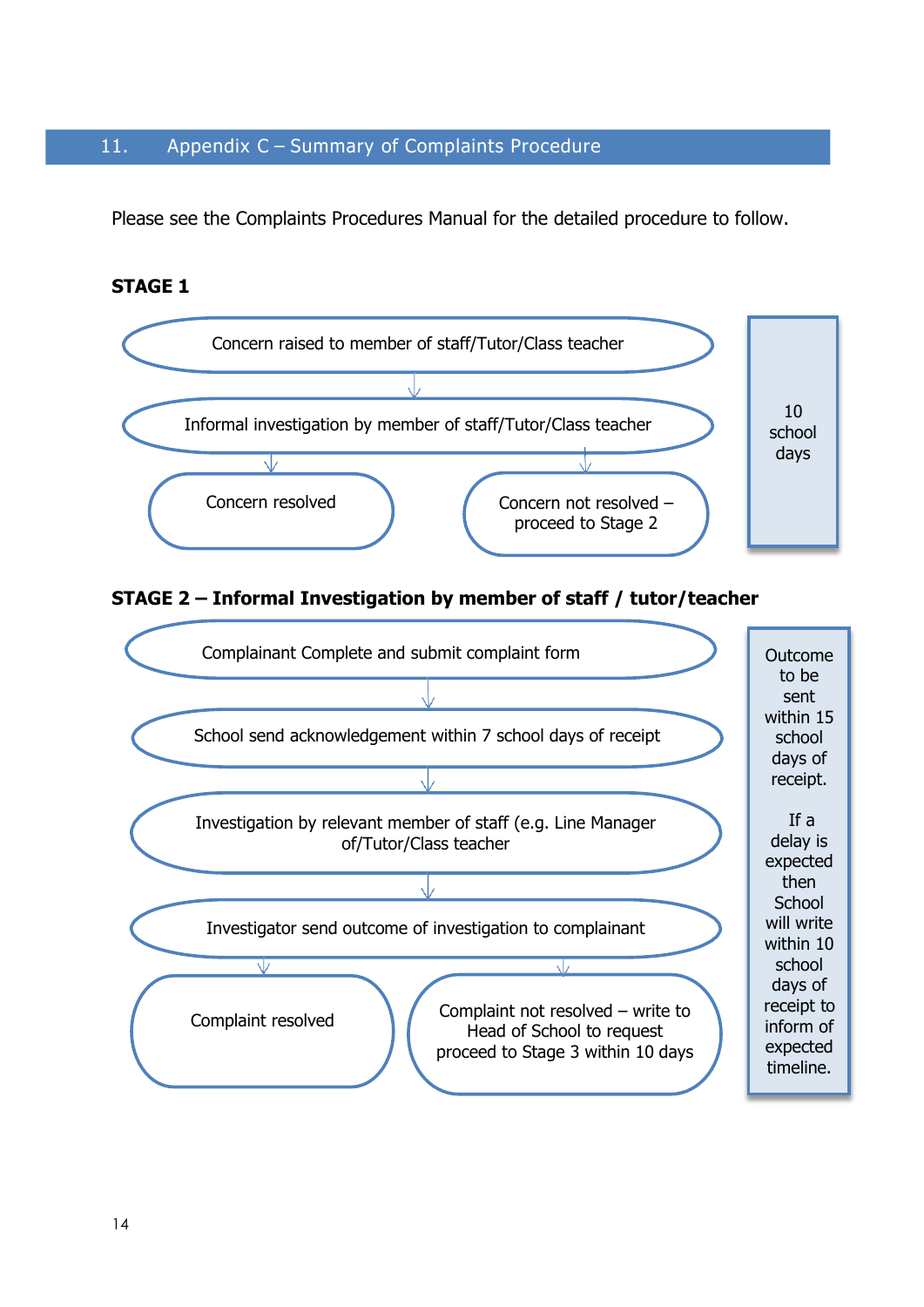## **STAGE 3**